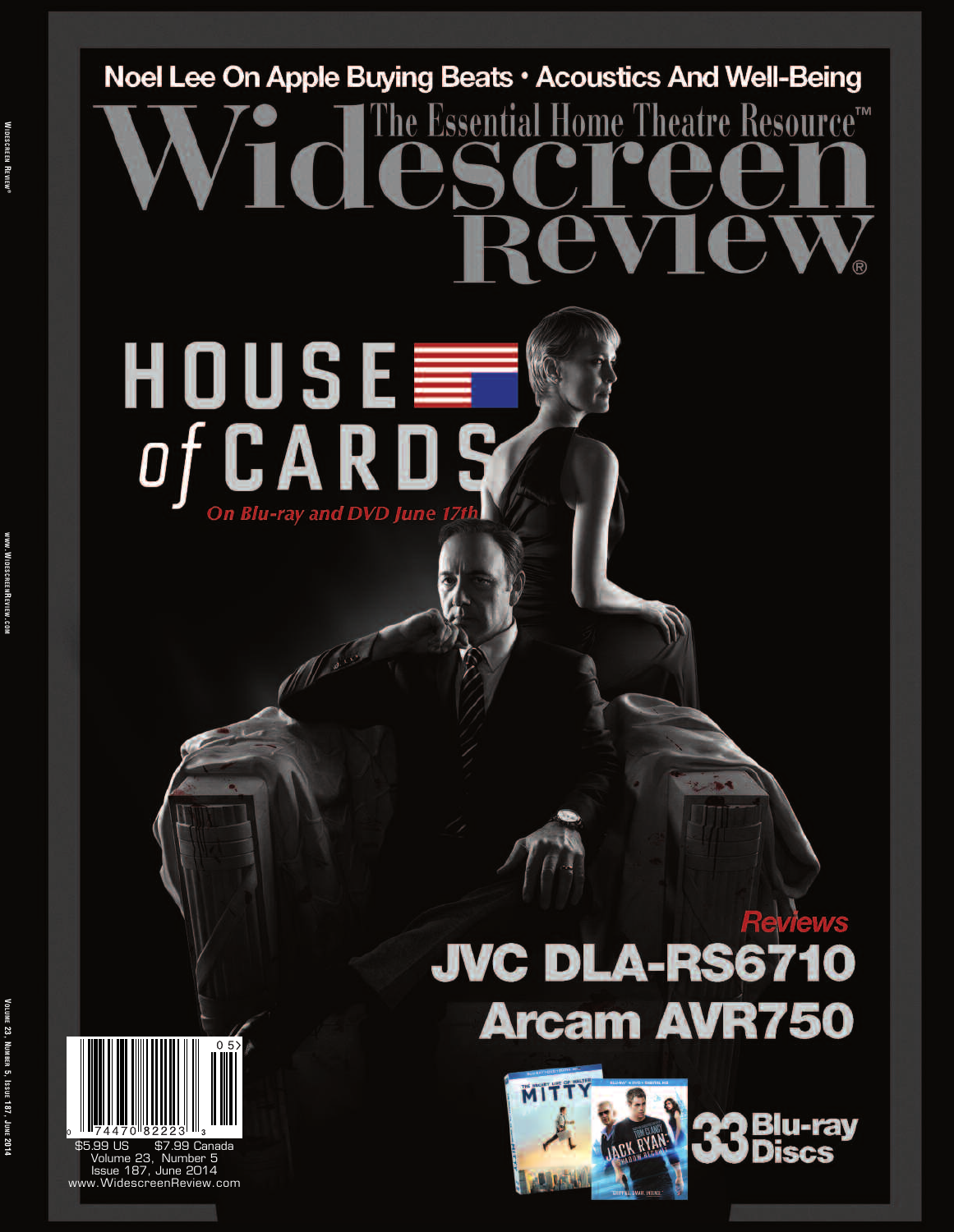### YOUR HOME THEATRE

## Acoustics And Well-Being

#### **Norman Varney**

 In this last series of articles about acoustics, we have covered "Prioritizing Audio for Optimized Performance," where we learned about how you must have the basic elements in place before varying degrees of fine-tuning can be effective. We then looked into "Understanding Noise and Vibration" and correlated laboratory measurements to perception, and revealed a game plan for mitigating airborne and structure-borne noise. And we discovered how acoustics can control and trigger emotional responses in the last article, "Acoustics vs. Emotion." With the basic understanding of what the acoustical hierarchy is, how to control sound energy, and how it impacts us emotionally, let's talk about acoustic well-being.

 Everyone I know wants to be happy. To me, being generally happy is about attitude, and attitude is a choice we have control over. We can decide whether to be grateful and appreciative for what we have and be happy, or to become ungrateful and be miserable. Sure, we all have our ups and downs, but when I'm down I think of those who have much less to be thankful for and yet are genuinely happy. It doesn't matter where we are on the circumstantial ladder at any given time, a positive attitude will always bring us up. This is well known in the medical fields. Those with "the will to live" have a better chance of recovery. It is their emotional hope and desire that causes chemical changes that cause the body to heal.

 Being happy certainly means being physically comfortable, and by that I mean lack of physical pain and having a clear mind. It turns out that the acoustics around us can have a positive or negative impact on our physiological and psychological well-being and that there are various areas of study we can look at to learn this. It's not only about preventing hearing loss, cardiovascular effects, stress, and annoyance but also about improving cognitive development, creativity, productivity, and general health. In simple terms, uncontrolled acoustics is bad for our well-being and controlled acoustics is good.

#### **Education/Communication**

 It is well understood that acoustics controls our cognitive efficiency. Decades of research in education systems throughout the world have detailed learning cause and effects due to acoustics. The results rely on two main factors: noise and reverberation. Both affect how well speech is understood, and noise can interfere with concentration. There are several characteristics that play a factor in causing errors in communication. These causes vary from masking syllables ensuing misunderstandings, to distraction and annoyance causing lack of mental focus. These interferences can include the following:

 1. Noise intrusion––noise coming from outside the building: air traffic, street traffic, weather, etc.

 2. Background noise––noise in the building: HVAC, equipment noise, etc.

 3. People noise––footfalls, talking, moving things around, etc.

 The above establishes the noise floor and the causes for distractions and/or annoyances. In addition to these, we may have a reverberant room that amplifies and exacerbates these noises. Other than maybe cave dwellers, this has not been a problem for mankind until recently. In hardsurfaced buildings, excess reverberation times can also reduce speech intelligibility because the sound continues to reflect around the room while the next word is being spoken. In such rooms, distinguishing between words like bad, bath, bat, bag, and ban can be difficult and confounding, leading to incorrect interpretations and conclusions (see Figure 1). The loudspeaker's (or recording of) articulation, and the signal to noise (distance and amplitude) also play important roles in understanding what is being said, along with several other variables.

 Much of the research relating to the issue of noise in education has been produced by studies focused on relating noise levels to particular outcomes. These findings show that noisy conditions have direct



**Figure 1:** Equal speech recognition score plots relative to the noise floor/reverberation environment. Higher noise floors and longer reverberation times mean poorer intelligibility. Special needs can mean for hearing impaired or for recording, teleconferencing, etc. Note: Reverberation times are for the speech frequencies 500 Hz to 2 kHz only.

negative effects on learning, particularly language and reading development, as well as causing indirect problems to learners by distracting and/or annoying them. Laboratory-based cognitive psychology experiments have shown that noise affects performance in problem solving and memory tasks, an effect which is at least partly explained by noise interfering with language processing. This suggests that it might be problematic to live in a generally noisy place, and real world research into the effects of chronic noise, experienced by people living near airports or busy roads, confirms this. There are community environmental laws in place to limit allowable noise levels by time of day and location. A smart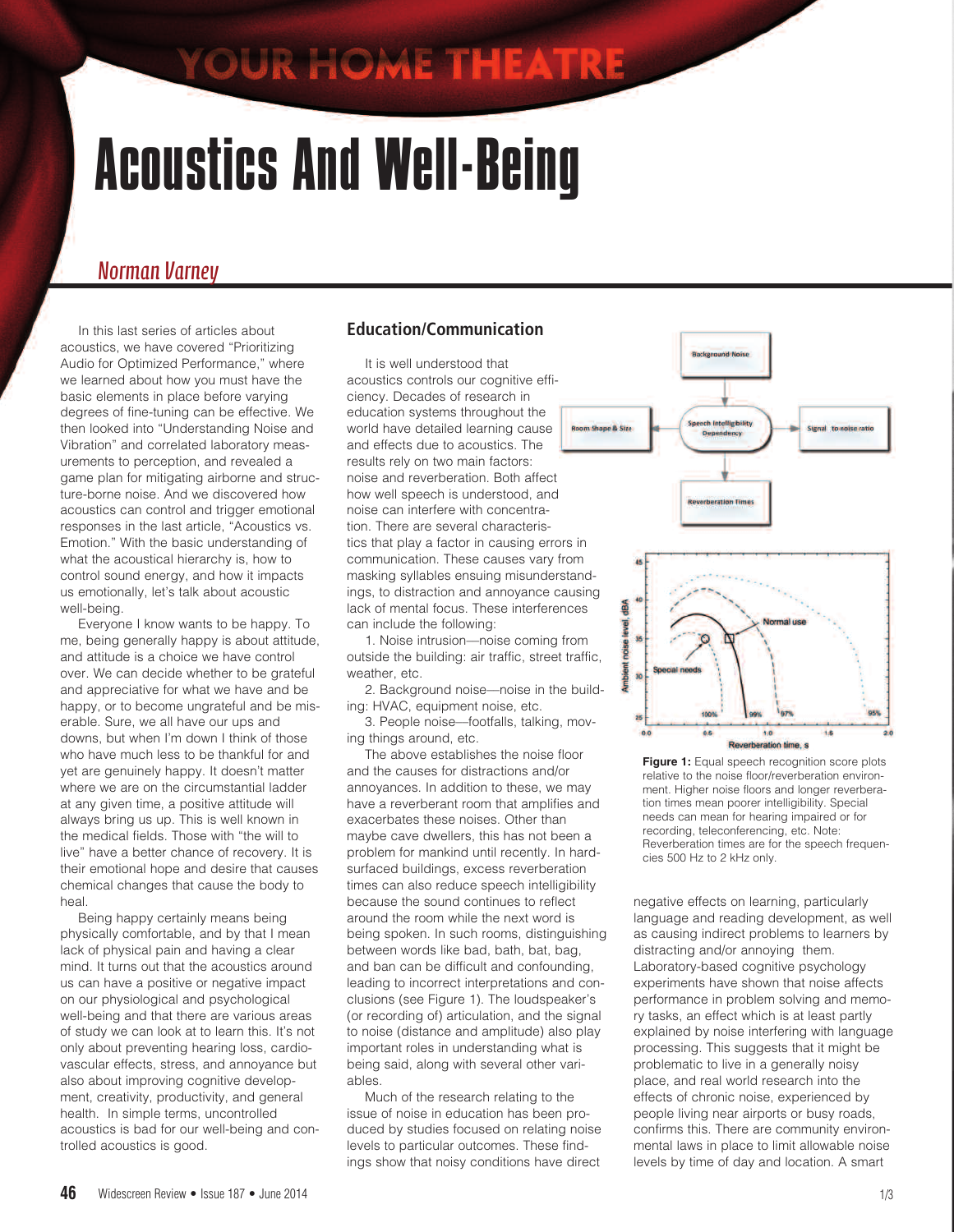phone, a free dBA meter app, and a call to your City Council for the policy, may let you know if your zone is not in compliance. While you're at it, show the restaurant manager how loud and annoying the dining din is. It surprises me how many managers think this is good for business––maybe for a bar scene, but it's certainly not conducive for clients conducting business or romance. They will go elsewhere. I think restaurant owners don't realize how much business they are losing or how quickly acoustic treatment would pay for itself.

#### **Stress/Healing**

 Noise can cause stress. I think most everyone has experienced it. Stress controls oxytocin levels, blood circulation, serum cortisol, and lactic acid in the muscles, etc. At the recent "Care for Sound" symposium in Sweden, Per Thorgaard, Chief Physician of Aalborg University Hospital in Denmark, said "If the acoustics are bad, even the right sounds would be bad." His lecture focused on the ethical need in modern medicine for comfortable sound environments, especially for critical illness patients. Studies indicate that the "right" sounds, meaning healing sounds, are whispering wind, murmuring water, singing birds, and for many, including myself, music. These sounds can bring about comfort, calmness and even uplift us when we are down. However, even these sounds can become annoying noise in places that contain many loud and reverberant sounds.

 A study by researchers at Johns Hopkins University reveals that hospital sound-pressure noise levels around the world have increased steadily over the past 50 years, from 57 decibels to 72, with nighttime levels escalating from 42 dB to 60. In fact, it is among the top complaints of both patients and hospital staff members. Errors in communication occur due to the high reverberation times of the O.R. In addition, sudden noise distractions can startle surgeons while operating. Communication failures have been identified as the root cause of the majority of both medical malpractice claims and major patient safety violations, including errors resulting in patient death.

 The ambient noise floor is the level of continuous sound that characterizes an area at any given time. Other sounds, to be perceived, must rise above this floor. If a sound rises 30 dB above the noise floor, it can cause a startle response. However, if the ambient sound level is too quiet, conversations can be overheard and unavoidable sounds can become distractions (think of a dripping faucet driving you crazy).

When the noise floor becomes too loud, stress and errors increase. Therefore, when health care goals are set, both the optimum continuous volume level and the maximum level for incidental sounds must be taken into account. The World Health Organization (WHO) recommends that for good sleep, background sound levels should not exceed 30 dBA, with individual peak sounds no greater than 40 dBA. Intermittent noise can be more disruptive to patients' sleep than continuous noise. Though these levels may be idealistic for a residence, it seems a bit unrealistic for a hospital. In any case, we're far from that goal.

 "Virtually no hospital meets [WHO] guidelines or recommended standards for either continuous noise levels or peaks, whether at daytime or nighttime conditions," says Dr. Roger S. Ulrich, Professor of Architecture and Director of the Center for Health Systems and Design at Texas A&M University, College Station. "A portable Xray machine typically measures in at 90 dB," says Ulrich. Many alarms are in the range of 85 to 90 dB. Paging systems range from 75 to 80 dB. A team studying noise levels at the Mayo Clinic-affiliated Saint Mary's Hospital in Rochester, Minn., measured a nighttime peak of 113 dB during a shift change in a large surgical care unit.

 Ideally, patients rest and recover from illnesses or medical treatments in places that are quiet and peaceful. Unfortunately, in the typical hospital the sounds of pages, alarms, machines, footfalls, HVAC, and conversations dominate the noise floor.

 In its efforts to provide empirical standards and at the same time address the ambiguity of this issue, the EPA defines noise as "any sound that may produce an undesired physiological or psychological effect in an individual or group." This definition accompanies a decibel scale. Therefore, there are two tests to determine whether and to what degree noise is an issue. Based on the fact that noise is evaluated by patient satisfaction measures, the EPA verbal definition supersedes the decibel level standards, as amplitude alone does not necessarily indicate noise.

 The noise of equipment, plus the noise of the hustle and bustle of a busy hospital has a serious impact on patients and staff alike. To name only a few common problems that patients in poorly acoustically designed healthcare facilities experience, are:

- Elevated blood-pressure levels
- Sleep disruption
- Decreased oxygen saturation
- Heartburn
- Require more pain medication
- Longer recovery duration

• Higher incidences of re-hospitalization

 • Neonatal intensive care patients have increased heart and respiration rates

 This is supposed to be a healing environment. It should be acoustically designed to be so. Noisy hospitals are contradictory to well-being environments.

 There is a considerable body of research documenting the effects of noise on patient outcomes. For example, exposure to sudden noises, such as a dropped tray or slammed door, may cause a "startle reflex" in people, resulting in physiological reactions (in less than 1/100 of a second) such as muscular flexion, increased blood pressure, higher respiratory rate, increased heart rate, and vasoconstriction, which has been proven to have a negative influence on patient recovery times. It is interesting to note that you can startle from touch, balance, and sound but not by vision, taste, or smell. People exposed to continuous extraneous noise can also experience altered memory, increased agitation, less tolerance for pain, and feelings of isolation. These environmentally generated symptoms are often medicated or otherwise treated in ways unrelated to their cause.

 Chronically high levels of sound, on the other hand, tend to increase blood pressure levels; a new study by University of Michigan researchers found a direct correlation between overall decibel levels and blood-pressure levels.

 Higher blood pressure leads to a higher risk of cardiac problems, and a team of European researchers, in a study of 4,115 patients in 32 Berlin hospitals, found that chronic noise increased the risk of heart attacks by 50 percent for men and 75 percent for women. In a hospital environment, where people are already ill and psychologically stressed, unnecessary noise can be very harmful.

 When a person's acuity is high, their adaptive capacity is low, resulting in a greater sensitivity to these kinds of environmental stressors, often resulting in medication. Research shows that a noisy environment causes emotional exhaustion.

 Miscommunication is a frequent and serious problem among staff in the ER, during surgery, between staff and their patients and/or loved ones. Interfering and distracting sounds have been shown to contribute to medical and nursing errors. JCAHO mentions noise as a potential risk factor related to medical and nursing errors, stating that the ambient sound environments should not exceed the level that would prohibit clinicians from clearly understanding each other. As indicated, this needed goal is far from the typical hospital environments of today.